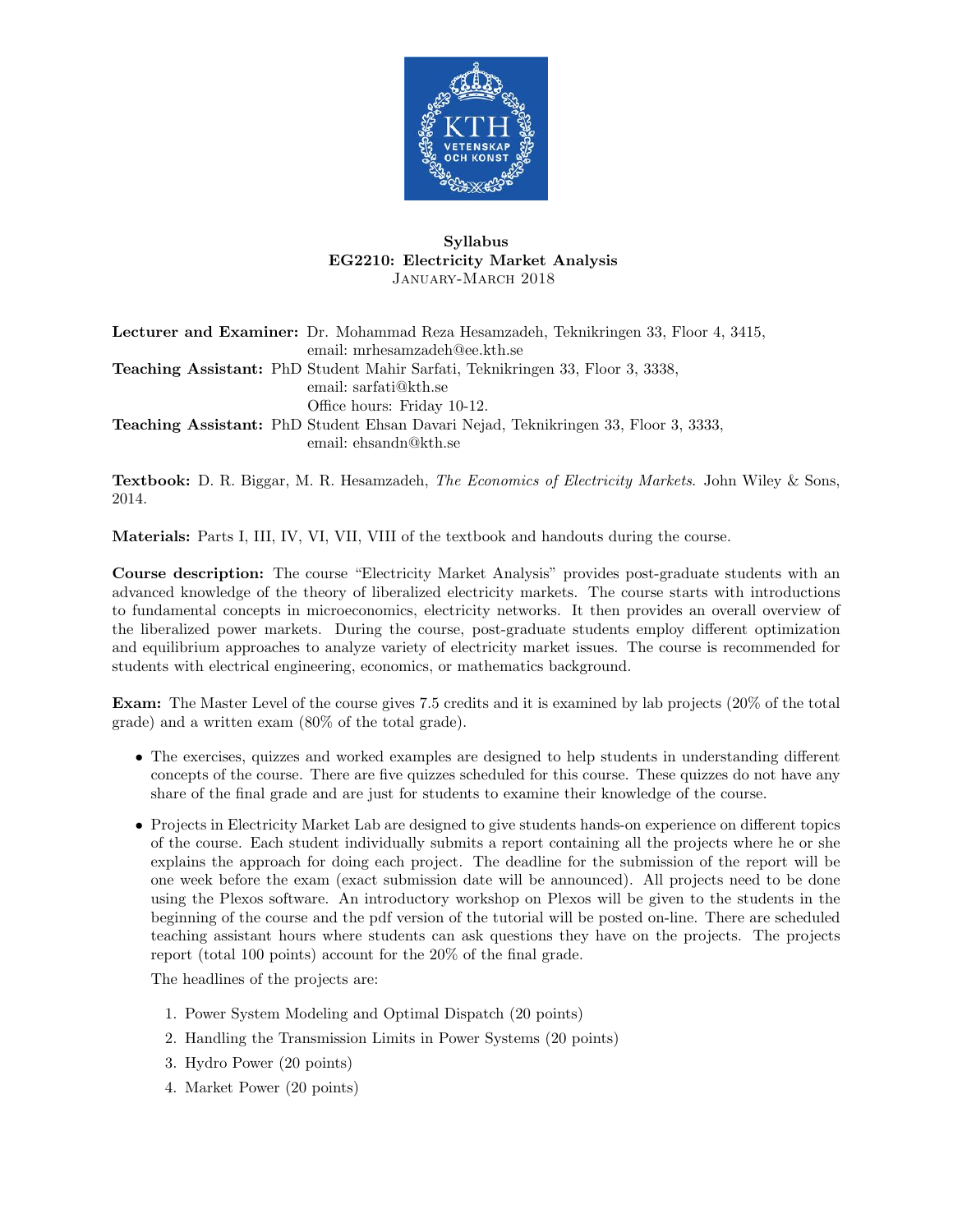- 5. Transmission-Generation Expansion Planning (20 points)
- Exam is written and is given twice a year. To attend the exam it is required to register in advance using KTH "My pages", which can be accessed from the student web site (www.kth.se/student/minasidor). The premises of the exam can be changed depending on the number of examinees. Check the course web page for detailed information before the exam (the central KTH exam schedule is not always updated in time).

To pass the course, it is necessary to score at least 51 points out of 100 in total (exam + projects). Students who have failed the course but are close to the requirement for passing (i.e., 45-50 points) may write a supplementary test. If the result of this test is approved, the student will get the grade E. The date of the extra test is decided by the course examiner after consulting the concerned students. However, the student must notify his or her intention to write the supplementary test no later than one month after the exam.

The following aids are allowed at the exams and extra tests:

- 1. Calculator without information relevant to the course.
- 2. One handwritten, single-sided A4-page with your own notes (original, not a copy), which should be handed in together with the exam.

The final grade is calculated based on the following table.

| $Lab + Exam$ | Grade |
|--------------|-------|
| 91-100       | A     |
| 81-90        | B     |
| 71-80        | C     |
| 61-70        | D     |
| 51-60        | E,    |
| 45-50        | Fx    |
| 0-44         | F     |

The PhD level of this course gives 10 credits to the interested post-graduate students. The extra 2.5 credits are evaluated based on a research paper carried out by the post-graduate student. The interested students should set an appointment with course examiner to discuss a research topic for their research papers.

## Intended Learning Outcomes (ILOs)

The aim of the course is that the students learn methods and models for how the price is formed in an electricity market. The course comprises background information about possible ways to design an electricity market, impact from congestions, risk analysis and market power. Applied optimization is shown to be one suitable method to simulate market behaviour.

To pass the course, the students should show that they are able to:

- Describe the principles of how an electricity market can be organised,
- Describe treatment of flexible load,
- Describe methods to handle congestion in power markets,
- Describe methods for analyzing prices in markets with limited competition,
- Describe basic methods for financial risk management in power markets,
- Describe methods to handle externalities, such as environmental problems, in electricity markets,
- Perform calculations of pricing in small systems with one of the above characteristics.